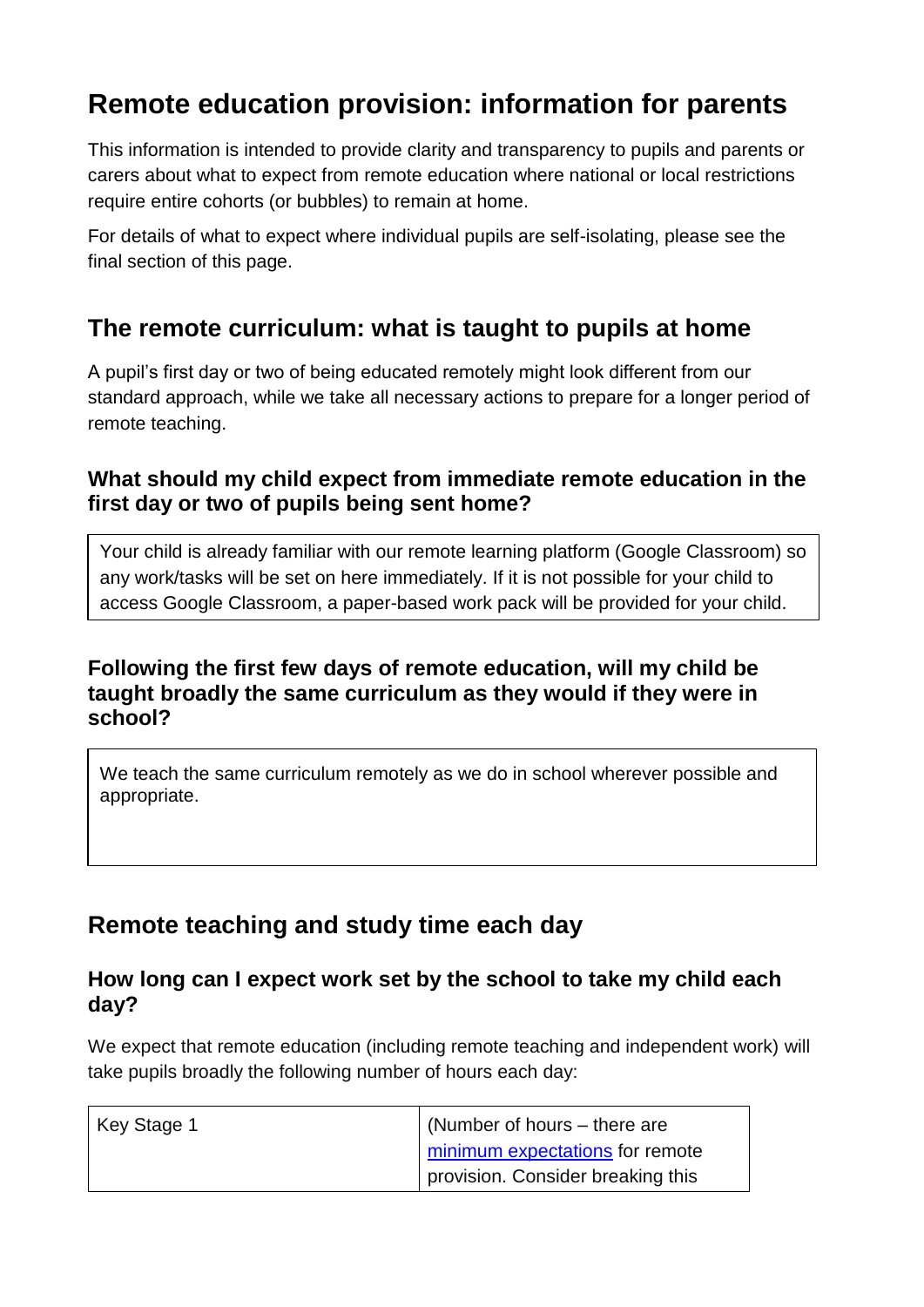|                   | information down by year group if<br>applicable)                                                                                                                                                    |
|-------------------|-----------------------------------------------------------------------------------------------------------------------------------------------------------------------------------------------------|
| Key Stage 2       | A minimum of 4 hours will be<br>provided for all year groups.                                                                                                                                       |
|                   | Parents will be provided with a<br>bespoke, suggested timetable for<br>their child's year group, which will<br>give a clear outline of how the<br>learning can be spread out<br>throughout the day. |
| Key Stage 3 and 4 |                                                                                                                                                                                                     |

# **Accessing remote education**

#### **How will my child access any online remote education you are providing?**

All online, remote learning will be accessed through Google Classroom.

Children will be given log in details for this as well as any other education providers we currently use in school such as: Times Table Rock Stars, Purple Mash and Accelerated Reader.

## **If my child does not have digital or online access at home, how will you support them to access remote education?**

We recognise that some pupils may not have suitable online access at home. We take the following approaches to support those pupils to access remote education: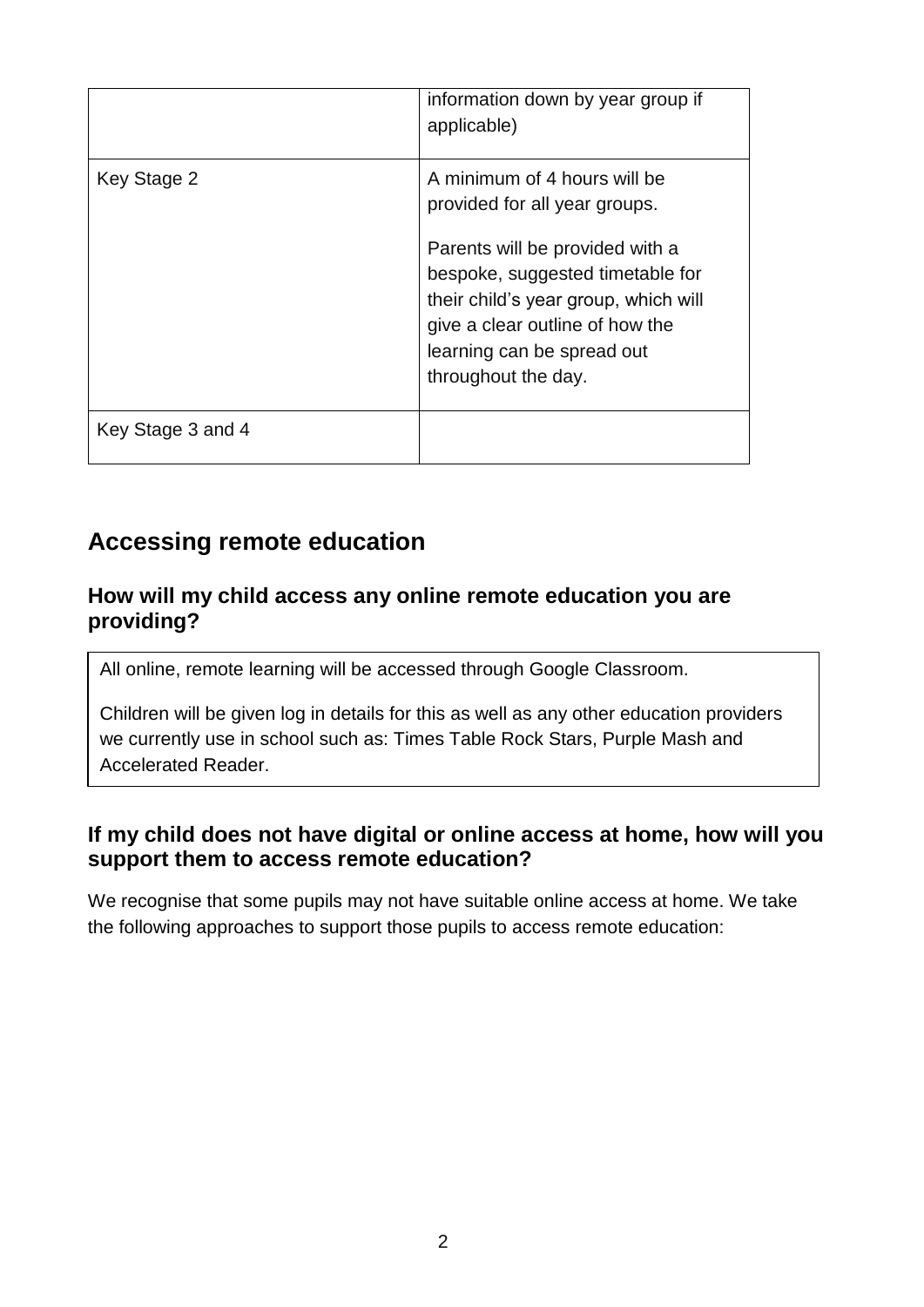- We have a number of devices in school that we are happy to lend to any family who requires one. (a loan agreement form is completed)
- We have the capacity to issue or lend devices that enable an internet connection (for example, routers or dongles)
- We have fortnightly paper packs which can be collected from the school office.
- We encourage parents to return completed paper packs back to the office so that they can be passed on to the class teacher in order for marking and feedback to take place.

**All of the above can be arranged through contacting the school office** 

## **How will my child be taught remotely?**

We use a combination of the following approaches to teach pupils remotely:

As part of our remote learning offer your child will receive:

- A daily timetable that outlines the tasks and expectations for the day.
- Two thirty-minute live lessons each day (these will predominantly be in English, Maths and RE but could change to accommodate themed weeks)
- At least four hours of additional tasks that will be set as assignments on Google Classroom.
- Commercially available websites supporting the teaching of specific subjects or areas, including video clips.
- A weekly informal, well-being Google Meet (this is an opportunity for the whole class to interact through chat, games and the sharing of work)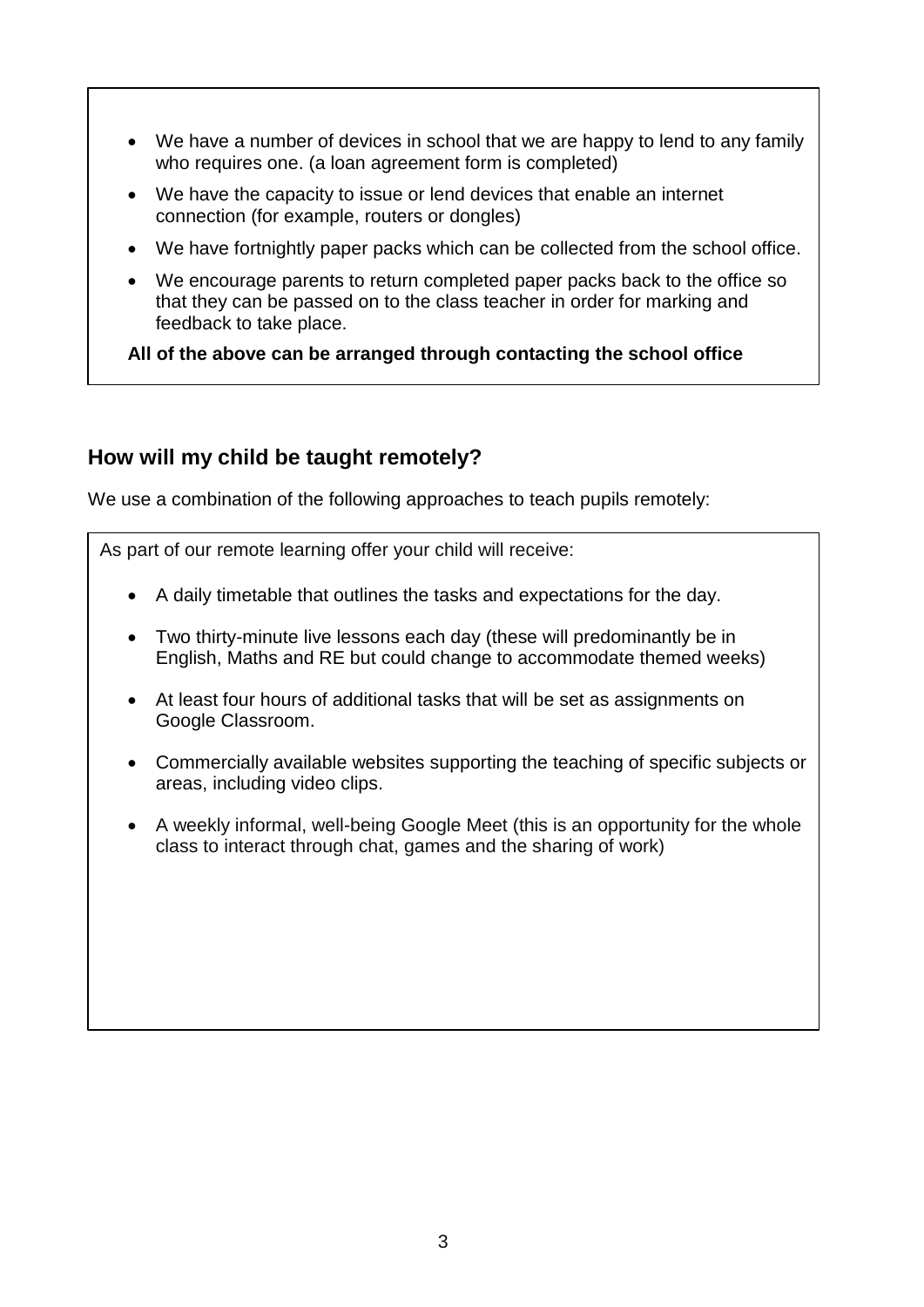# **Engagement and feedback**

## **What are your expectations for my child's engagement and the support that we as parents and carers should provide at home?**

We expect all children to engage in the daily, live lessons. These need to be accessed whilst under adult supervision and in an environment that allows your child to focus and engage with their learning.

Tasks related to these lessons also need to be completed, as well as any other assignments that are set via your child's Google Classroom account.

## **How will you check whether my child is engaging with their work and how will I be informed if there are concerns?**

Online registers are being kept to monitor attendance of live lessons and teachers are monitoring the quantity and quality of work that is submitted. Therefore, if there are any concerns about the levels of engagement your child is showing, you will be contacted by school to discuss this and to see if any further support is required.

## **How will you assess my child's work and progress?**

Feedback can take many forms and may not always mean extensive written comments for individual children. For example, whole-class feedback or quizzes marked automatically via digital platforms are also valid and effective methods, amongst many others. Our approach to feeding back on pupil work is as follows:

We will use a variety of methods to feedback to your child and they will include:

- Google Forms (automatically marked quiz)
- Formal written or audio feedback at least twice a week (once in maths, once in English)
- Whole-class feedback during live lessons or through the Google stream.
- Chance to self-assess (during live lesson or through a provided mark scheme)

# **Additional support for pupils with particular needs**

## **How will you work with me to help my child who needs additional support from adults at home to access remote education?**

We recognise that some pupils, for example some pupils with special educational needs and disabilities (SEND), may not be able to access remote education without support from adults at home. We acknowledge the difficulties this may place on families, and we will work with parents and carers to support those pupils in the following ways: